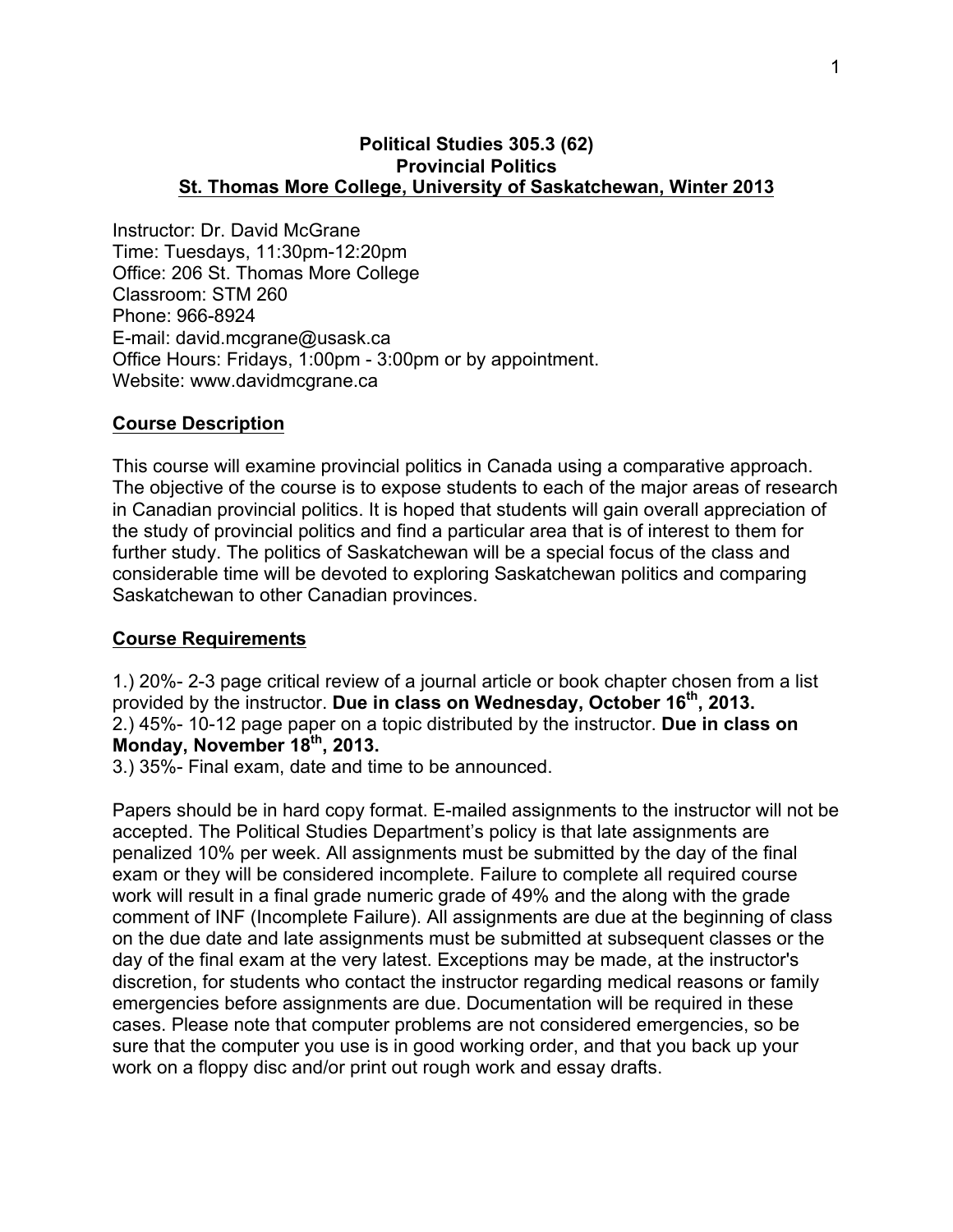Concerns about the marking of assignments are welcome. If the student has concerns about the mark that they received for an assignment, they are asked to submit a written memo of a half page to the instructor explaining their concern at the beginning of the class after the assignment has been handed back to the student. The instructor will then report back to the student on their concern.

# **Plagiarism**

The St. Thomas More Faculty Council has adopted the following policy on plagiarism:

"St. Thomas More College follows the rules regarding Academic Dishonest as delineated in the University of Saskatchewan Calendar. Of those, plagiarism is a particularly serious offence that involves presenting a person's writing, ideas, or creative work as your own. When quoting, paraphrasing, describing, presenting, summarizing, or translating the work of others, you must acknowledge the source of the information you use, which includes ensuring that the reader can differentiate between your words and the words of others. Sources may come in print, electronic, digital, visual, or oral form, and be provided by a published author, fellow student, artist, or Internet site. Purchasing papers is not permitted. It is your responsibility to understand what constitutes plagiarism; when in doubt, consult your professor."

It should also be noted that sub-section C of section 2 of the University of Saskatchewan's *Regulations on Student Academic Misconduct* defines academic misconduct as: "Using work done in one course in fulfillment of any requirement of another course unless approval is obtained from the instructor by whom the material is being evaluated." As such, you need my permission to use substantial portions of a paper that you have handed into another professor for our class' final paper.

## **Students with Disabilities**

If you are a student who is registered with the Office of Disability Services for Students (DSS), you may apply for unique services or arrangements to complete the requirements for this course. Normally, these services will be provided through the DSS office. If you have not yet registered with that office, please do so as quickly as possible.

### **Required Texts**

Christopher Dunn (Editor). *Provinces: Canadian Provincial Politics, Second Edition*. Peterborough: Broadview Press. 2006.

Various readings that will be posted on PAWS.

Book of Course Handouts available in pdf format on PAWS.

\*\*\*\* Lectures will heavily discuss the readings in the textbook and on PAWS but they will not summarize or replicate the readings. In class discussions, you will be expected to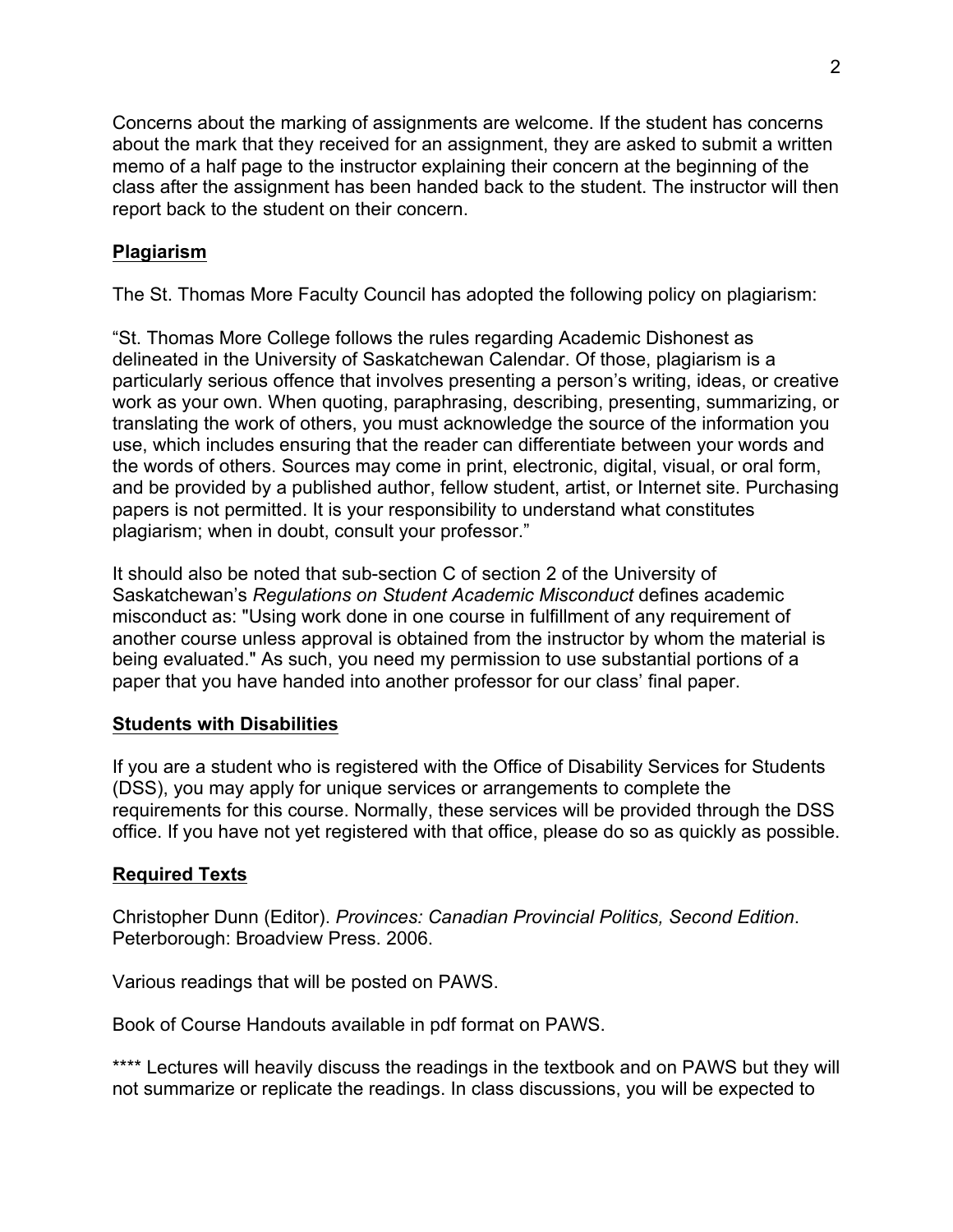critically interact with the assigned readings. Thus, it is imperative for all students to read each of the readings **and bring their textbooks, book of course handouts, and readings posted on PAWS to class**.

## **Lecture and Reading Schedule**

**All Readings are required.** 

**Week 1, September 6:** Introduction to class.

**Week 2, September 9-13, Introduction to the Study of Provincial Politics:** "Canada's Division of Powers" in Book of Course Handouts posted on PAWS and Christopher Dunn, "Introduction" in textbook, p. 9-20. **CLASS IS CANCELLED ON SEPTEMBER 13.** 

**Week 3, September 16-20, Provincial Political Cultures:** Nelson Wiseman, "Provincial Political Cultures" in textbook, p. 21-56. David McGrane and Loleen Berdahl, "Small Worlds No More: Reconsidering Provincial Political Cultures in Canada", *Regional and Federal Studies*, 2013, posted on PAWS.

**Week 4, September 23-27, Regionalism and Nationalism in Canadian Provinces:** David McGrane, "Western Alienation or Mere Critique of Federal Government Policies? Saskatchewan Social Democrats' View of Federalism from 1900 to Present", *International Journal of Canadian Studies,* Volume 32, (2005), p. 205-235 posted on PAWS. René Lévesque, "For an Independent Quebec" *Foreign Affairs*, Vol. 54, No. 4 (Jul., 1976), pp. 734-744 posted on PAWS.

**Week 5, September 30-October 4, Provincial Political Parties and Elections** Donald Blake, "Electoral Democracy in Provinces and Territories" in textbook, p. 115-144 and David K. Stewart R. Kenneth Carty, "Parties and Party Systems" in textbook, p. 97-114.

**Week 6, October 7-October 11, Saskatchewan Provincial Elections:** David McGrane, "The 2007 Provincial Election in Saskatchewan", *Canadian Political Science Review*, Volume 2, Number 1, (March/April 2008), p. 64-71. David McGrane, Stephen White, Loleen Berdahl, and Michael Atkinson, "Leadership, Partisan Loyalty, and Issue Salience: The 2011 Provincial Election in Saskatchewan", *Canadian Political Science Review*, Volume 7, Number 1, (2013), p. 1-12, posted on PAWS. **NO CLASS ON FRIDAY, OCTOBER 11 (TERM 1 BREAK DAY).**

**Week 7, October 14-18, Provincial-Federal Relations and Provincial-Municipal Relations:** Richard Tindal and Susan Nobes Tindal, "Intergovernmental Relations from the Local Perspective" in textbook, p. 301-337. **NO CLASS ON MONDAY OCTOBER 14 (THANKSGIVING). ARTICLE REVIEW DUE ON WEDNESDAY, OCTOBER 16.** 

**Week 8 October 21-25, Provincial Executives and Legislatures:** Christopher Dunn, "Premiers and Cabinets" in textbook, p. 215-254 and Graham White, "Evaluating